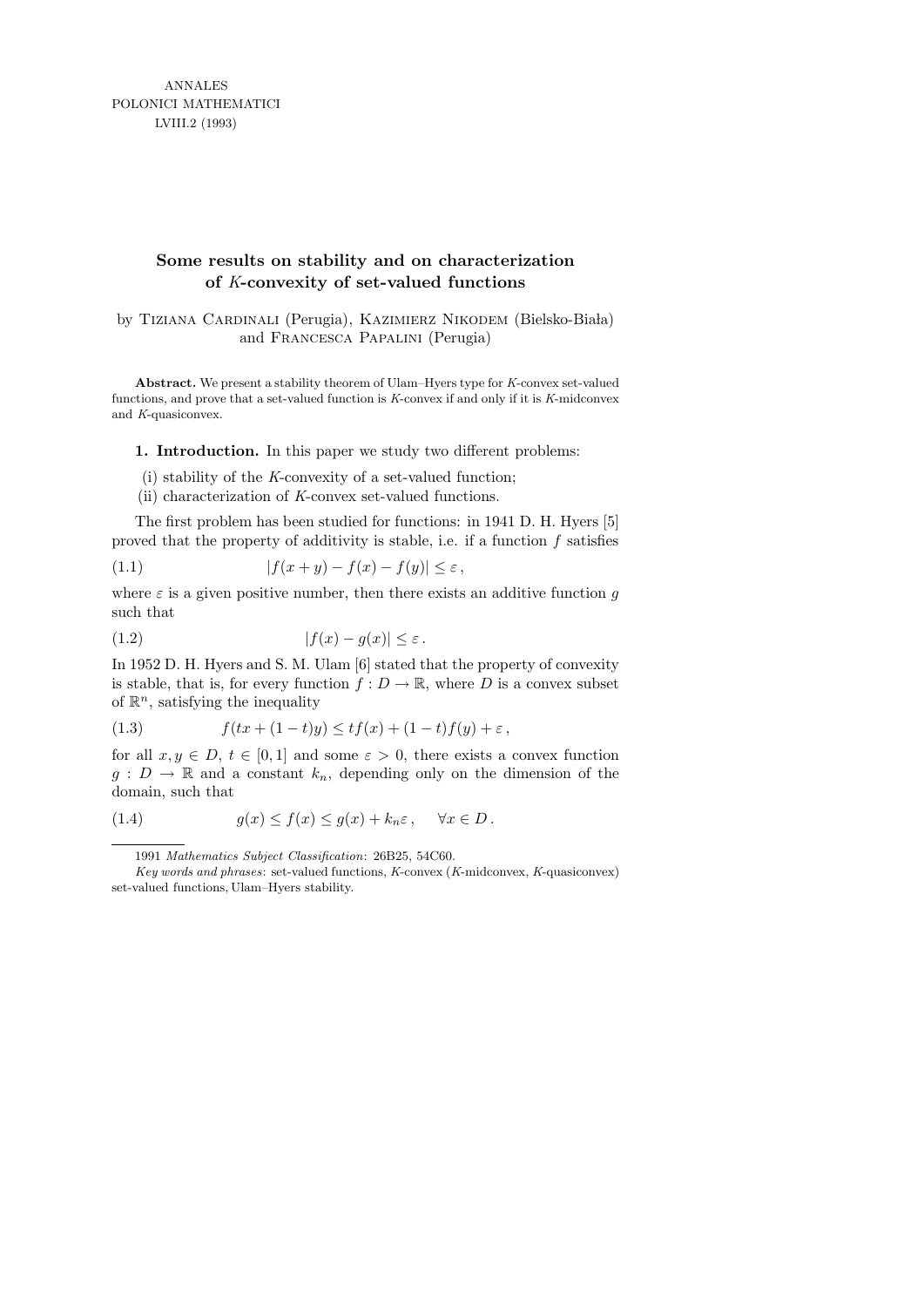In 1984 P. W. Cholewa [3] gave a different proof of the theorem of Hyers and Ulam.

Later, in 1988, K. Nikodem  $[10]_1$  showed that the property of quasiconvexity of a function is also stable.

For the second problem, in 1989 K. Nikodem  $[10]_2$  obtained the following characterization for convex functions defined on an open subset of  $\mathbb{R}^n$ :

(1.5) f is convex  $\Leftrightarrow f$  is midconvex and quasiconvex.

Next Z. Kominek [7] and F. A. Behringer [2] showed that (1.5) is also true for functions defined on any convex subset of a real vector space, not necessarily open.

In Section 3 of our note we prove (cf. Theorem 1) that if  $D$  is a convex subset of  $\mathbb{R}^n$ , K a convex cone in  $\mathbb{R}^m$  and B the closed unit ball of  $\mathbb{R}^m$ , then for every set-valued function  $F: D \to n(\mathbb{R}^m)$  (cf. (2.1)) satisfying

$$
(1.3)_1 \t tF(x) + (1-t)F(y) \subset F(tx + (1-t)y) + K + \varepsilon B
$$

for all  $x, y \in D$ ,  $t \in [0, 1]$  and some  $\varepsilon > 0$ , there exists a convex set-valued function  $G: D \to n(\mathbb{R}^m)$  such that

$$
(1.4)_1 \tF(x) \subset G(x) \subset F(x) + K + j_{n+m} \varepsilon B, \quad \forall x \in D,
$$

where the constant  $j_{n+m}$  depends only on the dimension of  $\mathbb{R}^{n+m}$ .

In Section 4 we prove (cf. Corollary 1) that if  $D$  is a convex subset of a real vector space, K a closed convex cone of a real topological vector space  $Y, t \in (0, 1)$  and  $F: D \to C(Y)$  (cf. (2.2)) a set-valued function, then, under some assumption on  $Y$  (cf. Remark 1),

 $(1.5)<sub>1</sub>$  F is K-convex  $\Leftrightarrow$  F is K-t-convex and K-quasiconvex.

This result contains the mentioned theorems proved in  $[10]_2$ , in  $[7]$  and in [2].

Finally, we want to observe that our Theorem 3 is a generalization to set-valued functions of a result of N. Kuhn  $[8]$  stating that t-convex (singlevalued) functions are midconvex.

**2.** Let  $X$  be a real vector space and  $Y$  be a real topological vector space (satisfying the  $T_0$  separation axiom). For  $\alpha, \beta \in \mathbb{R}$  and  $S, T \subset Y$  we put  $\alpha S + \beta T = \{y \in Y : y = \alpha s + \beta t, s \in S, t \in T\}.$  We define

- (2.1)  $n(Y) = \{ S \subset Y : S \neq \emptyset \},\$
- (2.2)  $C(Y) = \{ S \subset Y : S \text{ compact}, S \neq \emptyset \},\$
- (2.3)  $BC(Y) = \{ S \subset Y : S \text{ bounded, convex}, S \neq \emptyset \}.$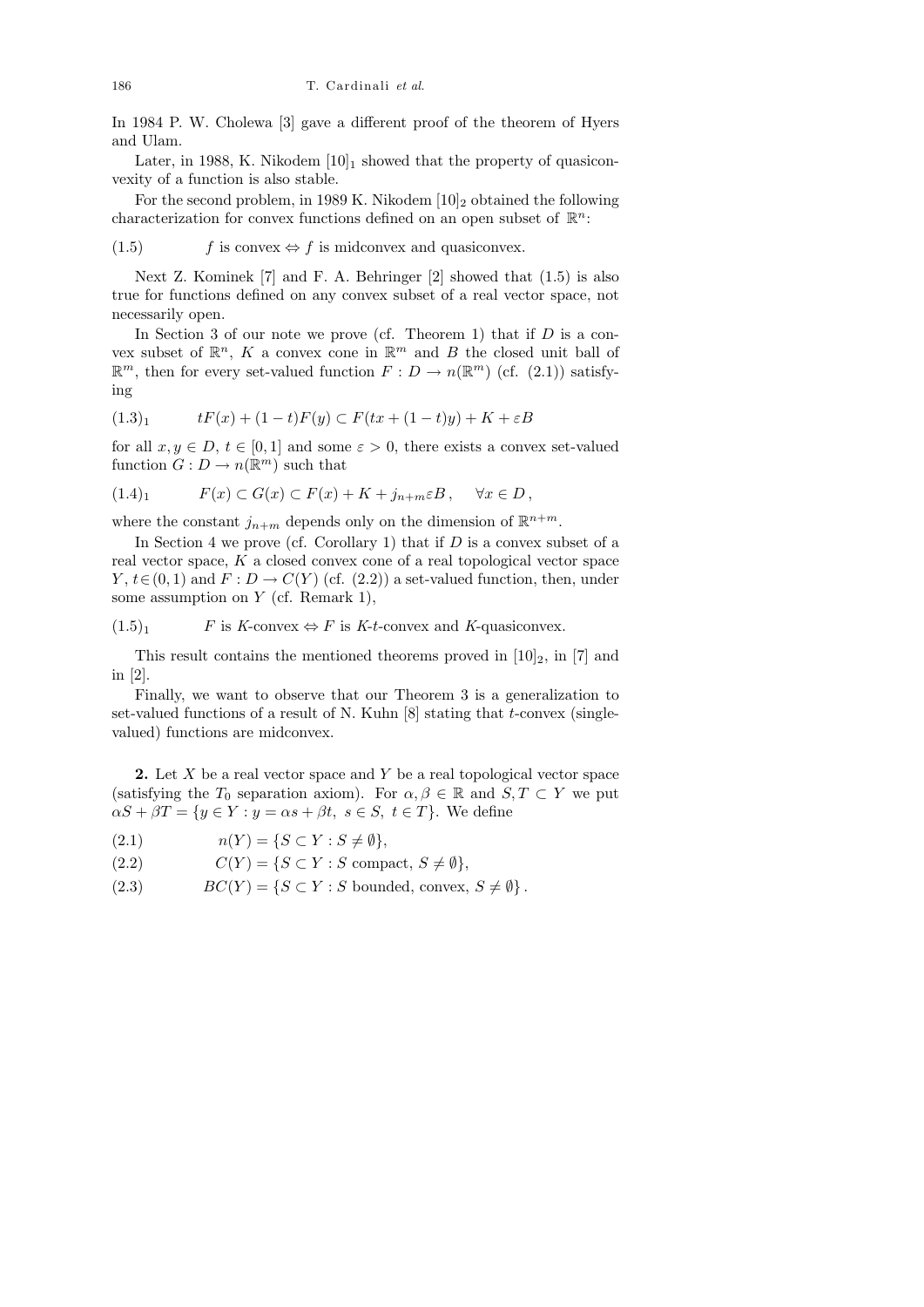We assume that  $D$  is a nonempty convex subset of  $X$  and  $K$  is a convex cone in Y. For fixed  $t \in (0,1)$ , we say that a set-valued function  $F: D \to$  $n(Y)$  is K-t-convex if

$$
tF(x) + (1-t)F(y) \subset F(tx + (1-t)y) + K
$$

for all  $x, y \in D$ . If  $t = 1/2$ , F is called K-midconvex.

We say that F is K-quasiconvex if for every convex set  $A \subset Y$  the lower inverse image of  $A - K$ , i.e. the set

$$
F^{-}(A - K) = \{x \in D : F(x) \cap (A - K) \neq \emptyset\},\
$$

is convex (cf.  $[10]_3$ ,  $(2.5)$ ).

In the case that  $Y$  is a normed space, let  $B$  be the closed unit ball in  $Y$ and  $\varepsilon$  a nonnegative number. We say that  $F: D \to n(Y)$  is  $\varepsilon$ -K-convex if

$$
(2.4) \t tF(x) + (1-t)F(y) \subset F(tx + (1-t)y) + K + \varepsilon B
$$

for all  $x, y \in D$  and  $t \in [0, 1]$ . We recall that F is K-convex if it satisfies (2.4) with  $\varepsilon = 0$ . If F satisfies (2.4) with  $\varepsilon = 0$  and  $K = \{0\}$  it is said to be convex .

 $F: D \to n(Y)$  is said to be *weakly K-upper bounded* on a set  $A \subset D$  iff

(2.5) there exists a bounded set  $B \subset Y$  such that  $A \subset F^{-}(B - K)$ .

Finally, we denote by

$$
\operatorname{Gr} F = \{(x, y) \in X \times Y : x \in D, y \in F(x)\}
$$

the *graph* of the set-valued function  $F$ .

3. In this section we present, for  $\varepsilon$ -K-convex set-valued functions, a theorem analogous to the stability theorem for functions proved by D. H. Hyers and S. M. Ulam in [6] and by P. W. Cholewa in [3].

Using a method similar to Cholewa's [3] we first prove

LEMMA 1. Let  $X$  be a real vector space,  $Y$  a normed space,  $D$  a convex subset of X and K a convex cone in Y. If a set-valued function  $F: D \to n(Y)$ is  $\varepsilon$ -K-convex, then for all  $p \in \mathbb{N}$ ,  $x_0, \ldots, x_p \in D$  and  $t_0, \ldots, t_p \in [0,1]$  with  $t_0 + \ldots + t_p = 1$ , we have

$$
(3.1) \t t_0 F(x_0) + \ldots + t_p F(x_p) \subset F(t_0 x_0 + \ldots + t_p x_p) + K + j_p \varepsilon B
$$

where  $j_p = \min\{k_p, h_p\}, k_p = (p^2 + 3p)/(2p + 2)$ , and  $h_p = m \in \mathbb{N}$  is such that  $2^{m-1} \le p < 2^m$ .

P r o o f. For  $p = 1$  the inclusion (3.1) is clear because  $j_1 = k_1 = h_1 = 1$ . Now fix  $p > 1$  and assume that (3.1) holds for all natural  $n < p$ . Take  $x_0, \ldots, x_p \in D$  and  $t_0, \ldots, t_p \in [0,1]$  with  $t_0 + \ldots + t_p = 1$ . Without loss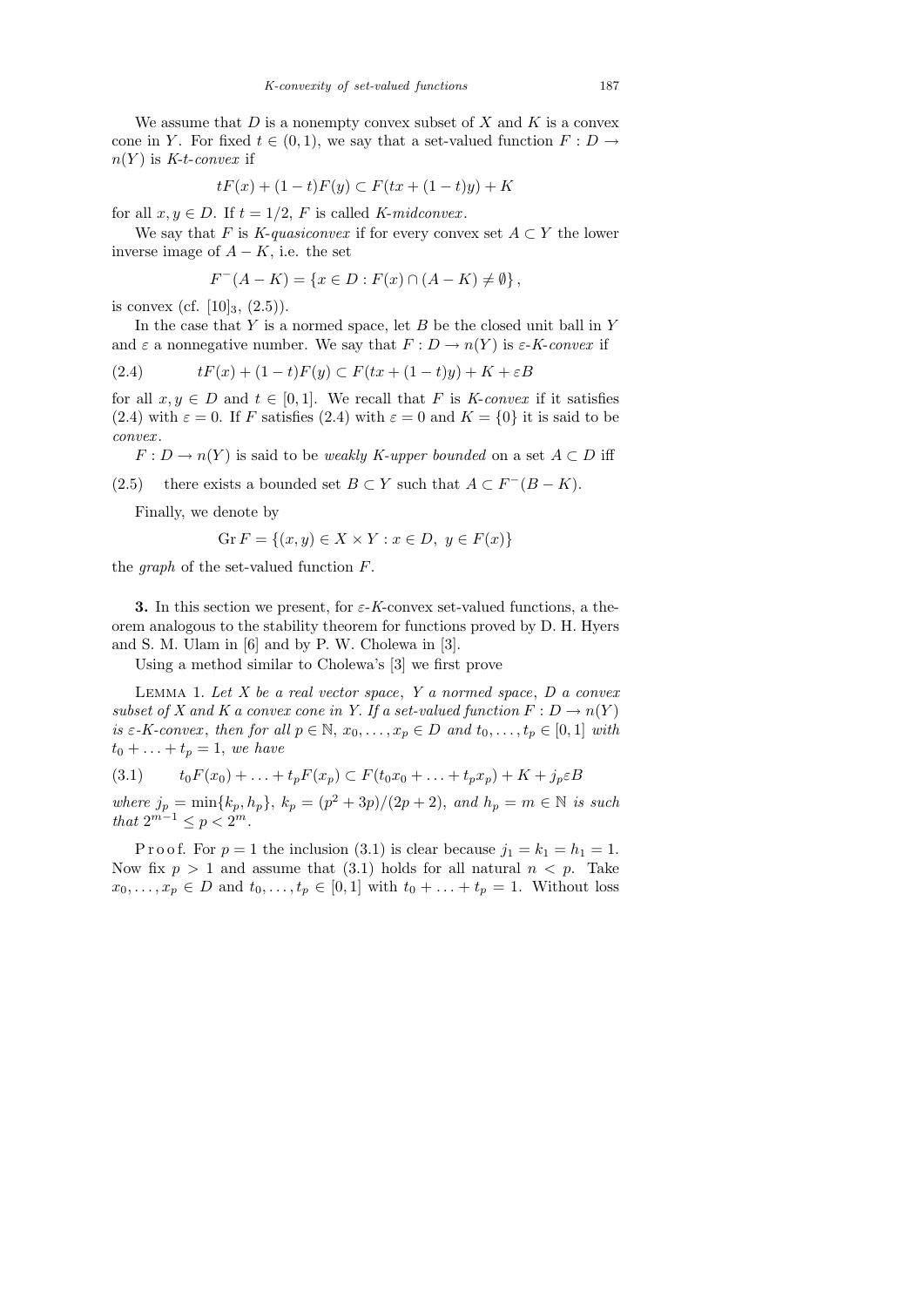of generality we may assume that  $t_0 \geq 1/(p+1)$ . Let  $t = t_1 + \ldots + t_p$  and  $t'_{i} = t_{i}/t$  for  $i = 1, ..., p$ ; then  $t \leq p/(p+1)$ . Thus

$$
(3.2) \t t_0 F(x_0) + \ldots + t_p F(x_p) = t_0 F(x_0) + t[t'_1 F(x_1) + \ldots + t'_p F(x_p)]
$$
  
\n
$$
\subset t_0 F(x_0) + t[F(t'_1 x_1 + \ldots + t'_p x_p) + K + k_{p-1} \varepsilon B]
$$
  
\n
$$
\subset F(t_0 x_0 + \ldots + t_p x_p) + K + \varepsilon B + \frac{p}{p+1} k_{p-1} \varepsilon B
$$
  
\n
$$
= F(t_0 x_0 + \ldots + t_p x_p) + K + k_p \varepsilon B.
$$

Now, let  $m \in \mathbb{N}$  be such that  $2^{m-1} \le p < 2^m$ . Put  $r = [p/2]$ ; then  $r < 2^{m-1}$ and  $p - r - 1 < 2^{m-1}$ . Setting  $a = t_0 + \ldots + t_r$  and  $b = t_{r+1} + \ldots + t_p$ , we have

$$
(3.3) \t t_0 F(x_0) + \ldots + t_p F(x_p)
$$
  
=  $a \left[ \frac{t_0}{a} F(x_0) + \ldots + \frac{t_r}{a} F(x_r) \right] + b \left[ \frac{t_{r+1}}{b} F(x_{r+1}) + \ldots + \frac{t_p}{b} F(x_p) \right]$   
 $\subset a F \left( \frac{t_0}{a} x_0 + \ldots + \frac{t_r}{a} x_r \right) + b F \left( \frac{t_{r+1}}{b} x_{r+1} + \ldots + \frac{t_p}{b} x_p \right)$   
+  $K + a h_r \varepsilon B + b h_{p-r-1} \varepsilon B$   
 $\subset F(t_0 x_0 + \ldots + t_p x_p) + K + (1 + a h_r + b h_{p-r-1}) \varepsilon B$   
 $\subset F(t_0 x_0 + \ldots + t_p x_p) + K + [1 + a(m - 1) + b(m - 1)] \varepsilon B$   
=  $F(t_0 x_0 + \ldots + t_p x_p) + K + h_p \varepsilon B$ .

From (3.2) and (3.3) we obtain the assertion.

THEOREM 1. Let D be a convex subset of  $\mathbb{R}^n$  and K be a convex cone in  $\mathbb{R}^m$ . If a set-valued function  $F: D \to n(\mathbb{R}^m)$  is  $\varepsilon$ -K-convex, then there exists a convex set-valued function  $G: D \to n(\mathbb{R}^m)$  such that

$$
F(x) \subset G(x) \subset F(x) + K + j_{n+m} \varepsilon B
$$

for all  $x \in D$ .

P r o o f. Let W be the convex hull of the graph of F. We define  $G: D \to$  $n(\mathbb{R}^m)$  by

$$
G(x) = \{ y \in \mathbb{R}^m : (x, y) \in W \}, \quad x \in D.
$$

Then G is convex because Gr  $G = W$  is convex. Moreover,  $F(x) \subset G(x)$ for all  $x \in D$ . To prove the second inclusion fix an  $x \in D$  and take an arbitrary  $y \in G(x)$ . Then  $(x, y) \in W$ . By the Carathéodory Theorem (cf. [12], Theorem 17.1) we have

$$
(x,y) = \sum_{i=0}^{n+m} t_i(x_i, y_i),
$$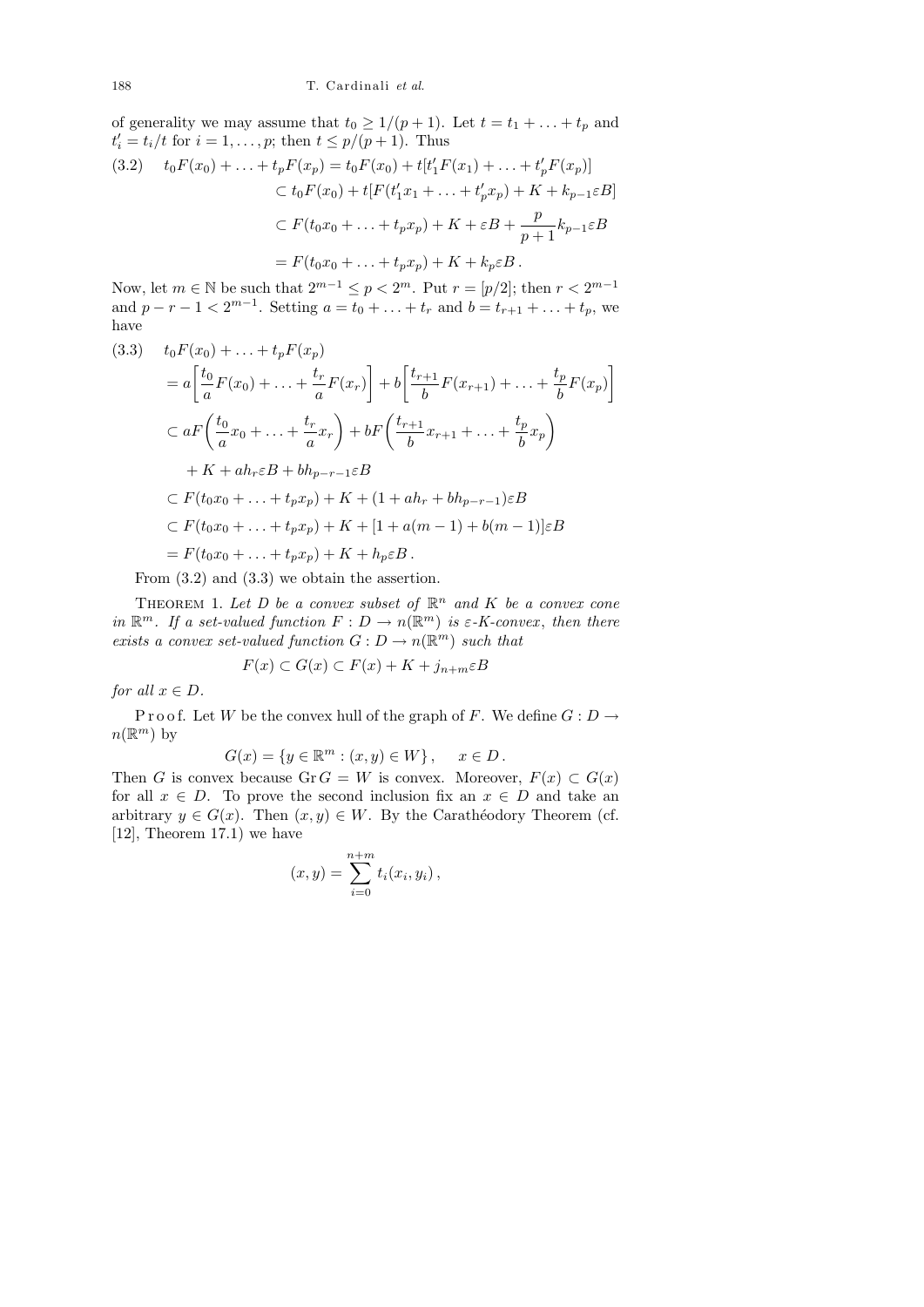with some  $(x_i, y_i) \in \text{Gr } F$  and  $t_0, \ldots, t_{n+m} \in [0,1], t_0 + \ldots + t_{n+m} = 1.$ Hence, using Lemma 1, we get

$$
y = \sum_{i=0}^{n+m} t_i y_i \in \sum_{i=0}^{n+m} t_i F(x_i) \subset F(x) + K + j_{n+m} \varepsilon B.
$$

Since this holds for all  $y \in G(x)$ , the proof is complete.

4. In this section we give two necessary and sufficient conditions for a set-valued function to be K-convex. We first need the following lemma which is an analogue of a result obtained for functions by C. T. Ng and K. Nikodem (cf. [9], Lemma 6).

LEMMA 2. Let  $K$  be a closed convex cone in a real topological vector space Y. If  $F : [0,1] \rightarrow C(Y)$  is K-midconvex on  $[0,1]$  and K-convex on  $(0,1)$ , then it is  $K\text{-}convex$  on  $[0, 1]$ .

P r o o f. Fix  $x, y \in [0, 1]$  and  $t \in (0, 1)$ , and put  $z = tx + (1 - t)y$ . Let  $u = (x + z)/2$  and  $v = (y + z)/2$ . Then  $u, v \in (0, 1)$  and  $z = tu + (1 - t)v$ . Since  $F$  is  $K$ -convex on  $(0, 1)$  we get

(4.1) 
$$
tF(u) + (1-t)F(v) \subset F(z) + K.
$$

On the other hand, by the K-midconvexity of  $F$  on  $[0, 1]$ ,

(4.2) 
$$
\frac{F(x) + F(z)}{2} \subset F(u) + K
$$
 and  $\frac{F(y) + F(z)}{2} \subset F(v) + K$ .

Therefore, by  $(4.2)$  and  $(4.1)$ ,

$$
tF(x) + (1-t)F(y) + F(z) \subset t(F(x) + F(z)) + (1-t)(F(y) + F(z))
$$
  

$$
\subset 2tF(u) + 2(1-t)F(v) + K
$$
  

$$
\subset 2F(z) + K \subset F(z) + F(z) + K.
$$

The set  $F(z) + K$  is convex and closed, and  $F(z)$  is bounded; so the law of cancellation (cf. [11]) yields the assertion.

THEOREM 2. Let  $X$  be a real vector space,  $Y$  a real topological vector space,  $D$  a convex subset of  $X$  and  $K$  a closed convex cone in  $Y$ . Moreover, assume that there exists a family  $(B_n)_n$ ,  $B_n \in BC(Y)$  (cf. (2.3)), such that

(4.3) 
$$
Y = \bigcup_{n \in \mathbb{N}} (B_n - K).
$$

Then a set-valued function  $F: D \to C(Y)$  is K-convex if and only if it is K-midconvex and K-quasiconvex.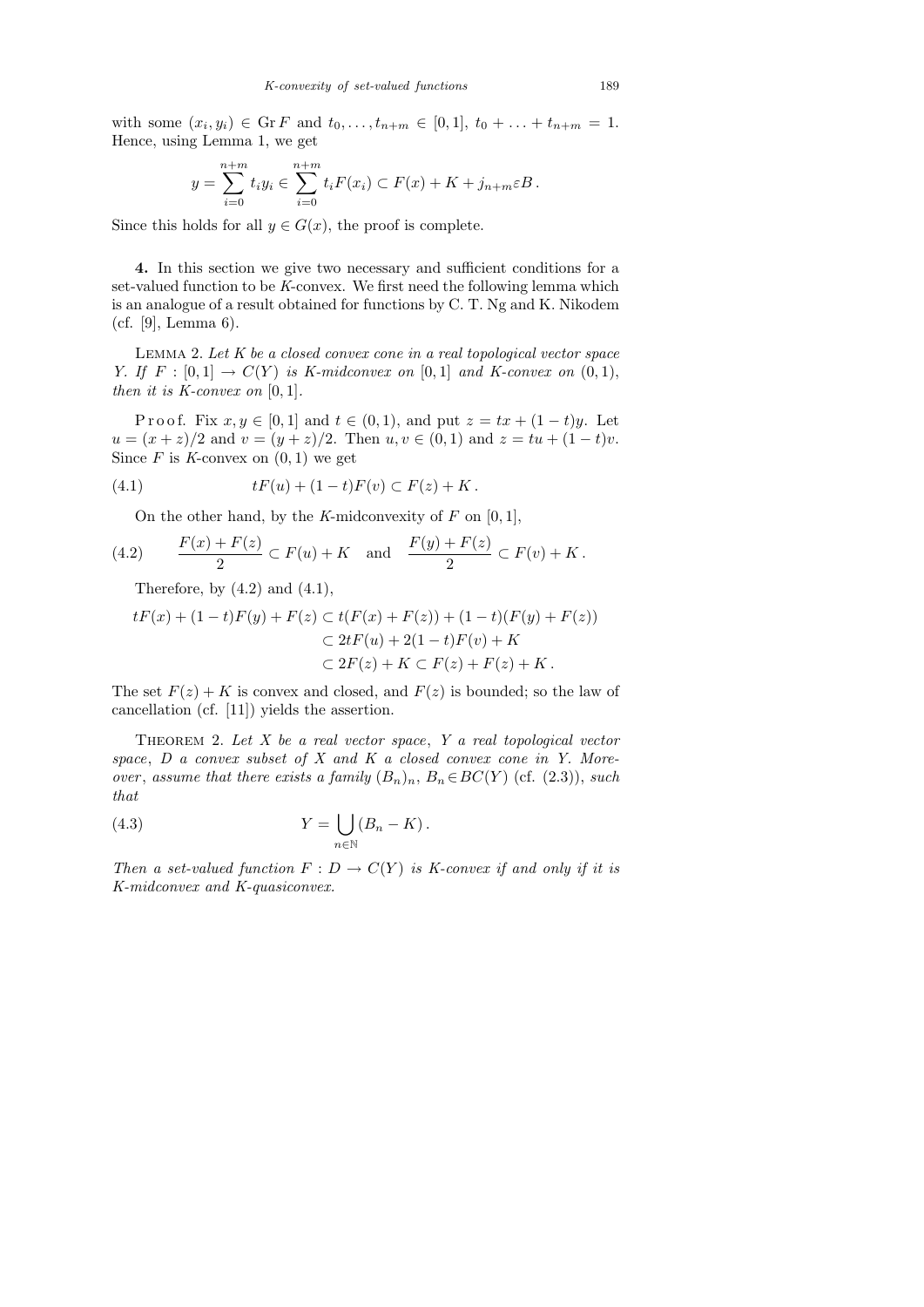P r o o f. The necessity is trivial (cf.  $[10]_3$ , Theorem 2.9). Now suppose F is K-midconvex and K-quasiconvex. Fix  $x, y \in D$ , and define  $H : [0, 1] \to C(Y)$ by

(4.4) 
$$
H(t) = F(tx + (1-t)y), \quad \forall t \in [0,1].
$$

Clearly H is K-quasiconvex; therefore for all  $n \in \mathbb{N}$ , the set

(4.5) 
$$
H^-(B_n - K) = \{t \in [0,1] : H(t) \cap (B_n - K) \neq \emptyset\}
$$

is an interval in  $\mathbb R$ . In view of  $(4.3)$  we have

$$
\bigcup_{n\in\mathbb{N}} H^-(B_n - K) = [0,1],
$$

and so we can find a natural number  $p$  such that

(4.6) 
$$
\operatorname{int} H^{-}(B_{p} - K) \neq \emptyset.
$$

By the K-midconvexity of F it follows that H is K-midconvex on  $[0, 1]$ , and (cf. (4.5) and (4.6)) H is weakly K-upper bounded (cf.  $(2.5)$ ) on  $H^{-}(B_{p}–K)$ , which has nonempty interior; then using Corollary 3.3 of  $[10]_3$  we deduce that H is K-continuous on  $(0, 1)$ . Consequently, H is K-convex on  $(0, 1)$ (cf.  $[10]_3$ , Theorem 3.1 or [1], Theorem 4.2) and so it follows by Lemma 2 that H is K-convex on  $[0, 1]$ . Therefore, by  $(4.4)$ ,

$$
tF(x) + (1-t)F(y) = tH(1) + (1-t)H(0) \subset H(t) + K
$$
  
=  $F(tx + (1-t)y) + K$ ,

which proves the  $K$ -convexity of  $F$ .

 $\text{R}$  e m a r k 1. The assumption (4.3) is trivially satisfied if Y is a normed space. It is also fulfilled if there exists an order unit in  $Y$ , i.e. an element  $e \in Y$  such that for every  $y \in Y$  we can find an  $n \in \mathbb{N}$  with  $y \in ne - K$  (then we can assume  $B_n = \{ne\}$ . In particular, if int  $K \neq \emptyset$ , then every element of int  $K$  is an order unit in  $Y$ .

THEOREM 3. Let  $X$  be a real vector space,  $Y$  be a real topological vector space,  $D$  a convex subset of  $X$  and  $K$  a closed convex cone in  $Y$ . Let t be a fixed number in (0, 1). If a set-valued function  $F: D \to C(Y)$  is K-t-convex, then it is K-midconvex.

P r o o f. Observe first that  $F(x) + K$  is convex for all  $x \in D$  because

$$
tF(x) + (1 - t)F(x) \subset F(x) + K
$$

and  $F(x) + K$  is closed.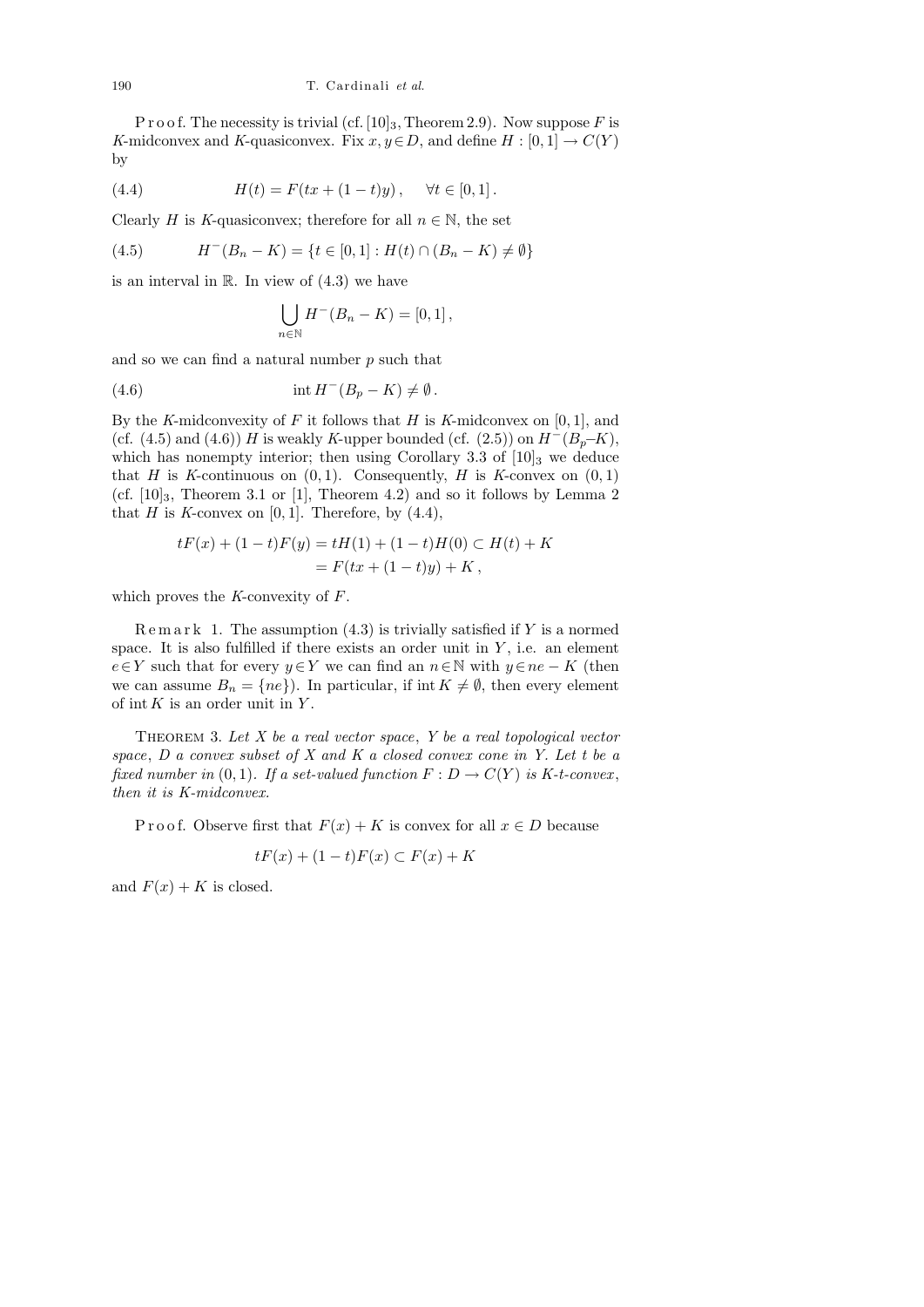Let  $x, y \in D$ ; using the K-t-convexity of F we get

$$
t(1-t)F(x) + t(1-t)F(y) + [1 - 2t(1-t)]F\left(\frac{x+y}{2}\right)
$$
  
\n
$$
\subset t\left[(1-t)F(x) + tF\left(\frac{x+y}{2}\right)\right] + (1-t)\left[tF(y) + (1-t)F\left(\frac{x+y}{2}\right)\right]
$$
  
\n
$$
\subset tF\left((1-t)x + t\frac{x+y}{2}\right) + (1-t)F\left(ty + (1-t)\frac{x+y}{2}\right) + K
$$
  
\n
$$
\subset F\left(\frac{x+y}{2}\right) + K
$$
  
\n
$$
\subset 2t(1-t)F\left(\frac{x+y}{2}\right) + [1 - 2t(1-t)]F\left(\frac{x+y}{2}\right) + K.
$$

Since the set  $2t(1-t)F\left(\frac{x+y}{2}\right)$  $(\frac{+y}{2}) + K$  is convex and closed and the set  $[1-2t(1-t)]F(\frac{x+y}{2})$  $\frac{+y}{2}$  is bounded, by the law of cancellation we obtain

$$
t(1-t)F(x) + t(1-t)F(y) \subset 2t(1-t)F\left(\frac{x+y}{2}\right) + K.
$$

Hence

$$
\frac{1}{2}[F(x) + F(y)] \subset F\left(\frac{x+y}{2}\right) + K,
$$

which was to be proved.

R e m a r k 2. In the case of real (single-valued) functions the above result is a consequence of the theorem of N. Kuhn [8]. The idea of the presented proof is taken from Lemma 1 of [4].

As an immediate consequence of Theorems 2 and 3 we obtain the following

COROLLARY 1. Let  $X$  be a real vector space,  $Y$  a real topological vector space,  $D$  a convex subset of  $X$ ,  $K$  a closed convex cone in  $Y$  and  $t$  a fixed number in  $(0, 1)$ . Moreover, assume that there exists a family  $(B_n)_n$ ,  $B_n \in$  $BC(Y)$ , such that

$$
Y = \bigcup_{n \in \mathbb{N}} (B_n - K).
$$

Then a set-valued function  $F : D \to C(Y)$  is K-convex if and only if it is K-t-convex and K-quasiconvex.

Remark 3. Observe that, in the case where  $K = \{0\}$ , it is sufficient to require that the values of the set-valued function in Lemma 2, Theorem 2, Theorem 3 and Corollary 1 are closed and bounded (and not necessarily compact). The corresponding proofs are similar to those given above.